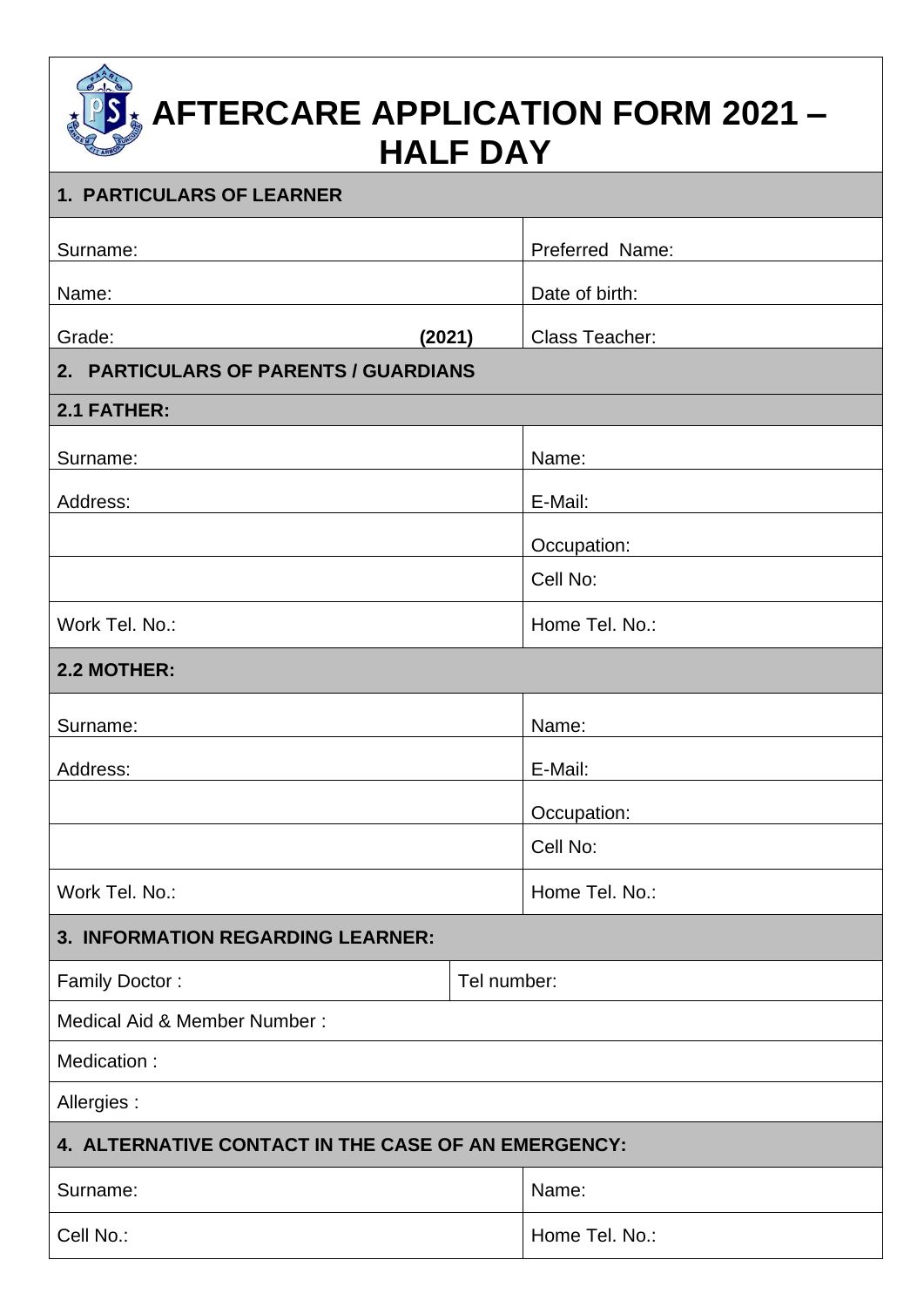## **5. MARITAL STATUS (IF DIVORCED)**

Paarl Boys' Primary School Aftercare is committed to act in the best interest of the learner with regard to every situation which affects the child. In the instance where parents are divorced/re-married, please furnish the following.

- 5.1 Parent with custody and guardianship as stipulated in the court order:
- …………………………………………………………………………………………………………. 5.2 Arrangements with regard to fetching, weekends, etc. which Paarl Boys' Primary School Aftercare should be aware of:

…………….…………………………………………………………………………………………….

### **6. GENERAL INDEMNITY**

 $\overline{a}$ 

I, the undersigned parent/legal guardian of mentioned learner, understand and accept that my child attends Paarl Boys' Primary School Aftercare at own risk and I undertake on behalf of myself, my executor and my child to indemnify Paarl Boys' Primary School, their personnel and the Governing Body, acquit and exempt them from all responsibility in relation to any or all claims of any nature which may occur with regard to the loss or damage of property or personal injury which may occur while attending Paarl Boys' Primary School Aftercare and walking to and from sport activities.

## **7. FEES AND PAYMENT OPTIONS:**

**Half Day Tariff** : **13:00 – 15:00 : R8 145.00** – R740.45 per month x 11 months from January – November. All options include a meal.

- 7.1 Only the Full Day Tariff includes school holidays. The Aftercare will be open from Monday to Friday, 07:30 – 17:30 during the school holidays.
- 7.2 The school holiday calendar for 2021 is as follows:
	- 1 12 Feb 2021 (10 days)
	- 26 Apr 30 Apr 2021 (4 days)

12 Jul – 23 Jul 2021 (10 days)

- 4 Oct 8 Oct 2021 (5 days)
- 17 Dec 22 Dec 2021 (4 days)

*All parents who make use of the holiday service must complete the holiday survey for each holiday. The learner will not be permitted to attend Aftercare during the school holidays if this survey is not completed and submitted.*

*A learner registered for holiday service that do not attend, will pay a R30 per day penalty.*

- **7.3 An Administration Fee of R1 000.00 will be charged for cancellation and re-instatement within the same year**.
- 7.4 Aftercare Fees are payable upfront and must be paid by the  $7<sup>th</sup>$  of each month. If fees are not received, the Aftercare service will be terminated by the  $15<sup>th</sup>$  of that month. No payments will be accepted at Aftercare. All Aftercare account related queries can be sent to **Leana Viljoen** at [lviljoen@paarlboysp.co.za.](mailto:lviljoen@paarlboysp.co.za)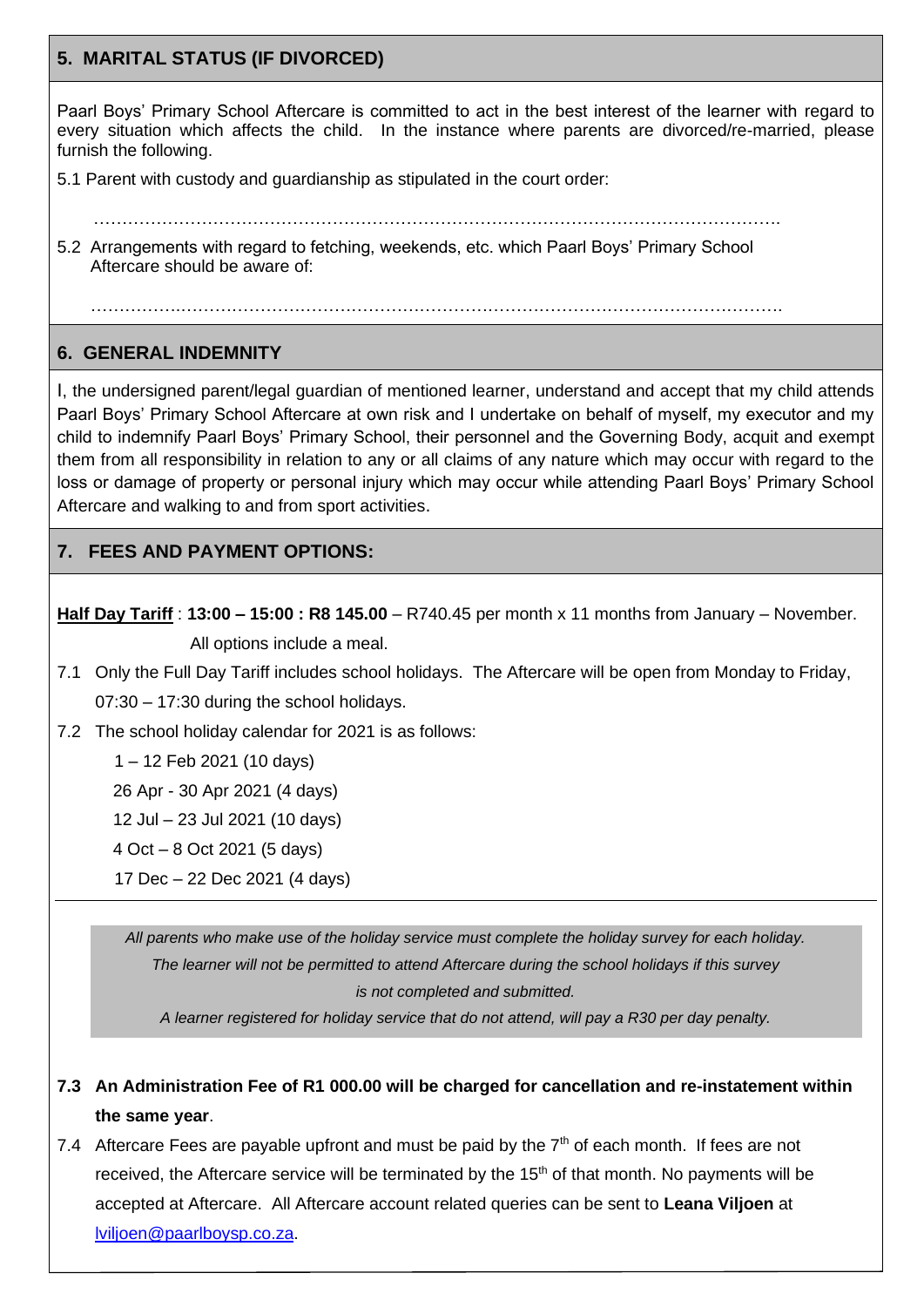| 7.5 Money received by the school will first be allocated to bring monthly School fees of the Learner |
|------------------------------------------------------------------------------------------------------|
| up to date before it will be accepted as Aftercare Fees.                                             |

- 7.6 Cancellation of Aftercare requires one month's paid notice, in writing, addressed to **Leana Viljoen** at [lviljoen@paarlboysp.co.za.](mailto:lviljoen@paarlboysp.co.za)
- 7.7 Payment Options :
	- 7.7.1 Upfront payment of annual fees on or before 28 February 2021.

## **School Banking Details:**

| Paarl Boys' Primary School                                               |
|--------------------------------------------------------------------------|
| <b>FNB</b>                                                               |
| Paarl Branch                                                             |
| Universal code: 250-655                                                  |
| Account number: 62729474685                                              |
| Reference: son's name, surname & grade followed by AC for Aftercare Fees |
| OR                                                                       |

7.7.2 Equal monthly payments via debit order over 11 months: 1 January – 1 November 2021. **Monthly instalments are only payable via debit order.** 

**No monthly EFT's will be accepted**.

*Debit order payments for School and Aftercare Fees can be combined on one debit order form.*

7.8 Person liable for the account:

Mr / Mrs …………………………………………………………………………………………

 (It is the duty of the parent who enrolled the learner to see that the above mentioned person will settle the account otherwise you will be liable to pay the account.)

We/I acknowledge that we/I understand the meaning of clause 6 and 7.8 and the other conditions above and accept it as such.

| presence of the undersigned witnesses. |                          |      |  |
|----------------------------------------|--------------------------|------|--|
|                                        |                          |      |  |
|                                        | <b>Parent / Guardian</b> |      |  |
| 2. $\overline{\phantom{a}}$            |                          |      |  |
|                                        | <b>Witness</b>           |      |  |
|                                        |                          | 20 . |  |